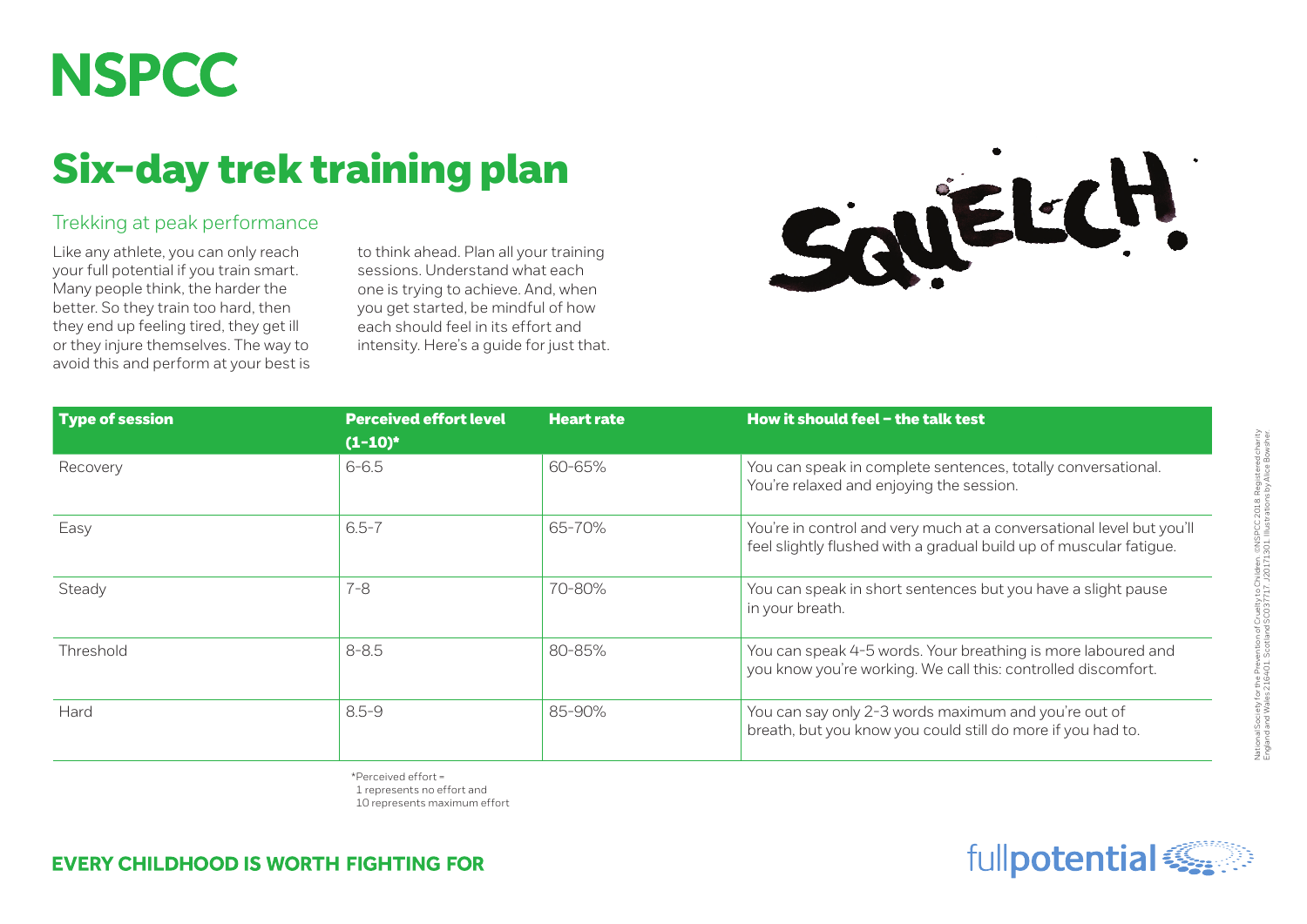| <b>WC</b>        | <b>Monday</b>                                                  | <b>Tuesday</b>                                                                                                                                                                                                                                                        | <b>Wednesday</b>                                                                                                                                                                                                                                               | <b>Thursday</b>                                                                                                                                                                                                                               | <b>Friday</b> | <b>Saturday</b>                                                                                                | <b>Sunday</b>                                                                                                      |
|------------------|----------------------------------------------------------------|-----------------------------------------------------------------------------------------------------------------------------------------------------------------------------------------------------------------------------------------------------------------------|----------------------------------------------------------------------------------------------------------------------------------------------------------------------------------------------------------------------------------------------------------------|-----------------------------------------------------------------------------------------------------------------------------------------------------------------------------------------------------------------------------------------------|---------------|----------------------------------------------------------------------------------------------------------------|--------------------------------------------------------------------------------------------------------------------|
| <b>Week</b>      | Rest                                                           | <b>Cross-training</b><br>35 mins cross-training: 10 mins easy effort,<br>15 mins steady effort, 10 mins easy effort<br>(can be indoor bike or elliptical trainer) or<br>35 mins easy effort run<br><b>Conditioning</b><br>15 mins strength and conditioning + stretch | <b>Walk</b><br>50 mins easy effort walk + stretch                                                                                                                                                                                                              | <b>Cross-training</b><br>40 mins cross-training (elliptical trainer):<br>10 mins easy effort, 20 mins steady effort,<br>10 mins easy effort, or 40 mins easy effort run<br><b>Conditioning</b><br>15 mins strength and conditioning + stretch | Rest          | <b>Cross-training</b><br>30 mins easy<br>cross-training                                                        | Walk<br>120 mins steady<br>effort walk over off<br>road undulating<br>terrain + stretch                            |
| <b>Week</b>      | <b>Rest</b>                                                    | <b>Cross-training</b><br>35 mins cross-training: 10 mins easy effort,<br>15 mins steady effort, 10 mins easy effort<br>(can be indoor bike or elliptical trainer) or<br>35 mins easy effort run<br><b>Conditioning</b><br>15 mins strength and conditioning + stretch | <b>Walk</b><br>60 mins easy effort walk + stretch                                                                                                                                                                                                              | <b>Cross-training</b><br>40 mins cross-training (elliptical trainer):<br>10 mins easy effort, 20 mins steady effort,<br>10 mins easy effort, or 40 mins easy effort run<br><b>Conditioning</b><br>15 mins strength and conditioning + stretch | Rest          | <b>Cross-training</b><br>40 mins easy<br>cross-training                                                        | Walk<br>150 mins steady<br>effort walk over off<br>road undulating<br>terrain + stretch                            |
| <b>Week</b>      | <b>Rest</b>                                                    | <b>Cross-training</b><br>30 mins easy effort cross-training or run<br><b>Conditioning</b><br>30 mins strength and conditioning + stretch                                                                                                                              | Walk / Run<br>5 mins brisk walk, 5 mins easy run, 6 x 2 mins<br>at threshold effort with a 90 second brisk walk<br>between sets, cool down with a 5 minute easy<br>run + 5 minutes brisk walk.                                                                 | <b>Walk</b><br>30-45 mins easy effort walk<br><b>Conditioning</b><br>15-30 mins strength and conditioning<br>+ stretch                                                                                                                        | Rest          | <b>Walk</b><br>180 mins steady<br>effort walk<br>over off road<br>undulating terrain<br>+ stretch              | <b>Walk</b><br>60 minutes steady<br>effort walk over off<br>road undulating<br>terrain + stretch<br>(if possible)  |
| <b>Week</b><br>4 | <b>Rest</b>                                                    | <b>Cross-training</b><br>30 mins easy effort cross-training or run<br><b>Conditioning</b><br>30 mins strength and conditioning + stretch                                                                                                                              | <b>Walk / Run</b><br>5 mins brisk walk, 5 mins easy run, 6 x 2 mins<br>at threshold effort with a 90 second brisk walk<br>between sets, cool down with a 5 mins easy<br>run + 5 mins brisk walk                                                                | <b>Walk</b><br>30-45 mins easy effort walk<br>Conditioning<br>15-30 mins strength and conditioning<br>+ stretch                                                                                                                               | Rest          | <b>Walk / Run</b><br>40 mins easy<br>run: split 2 mins<br>running with<br>1 min walking                        | <b>Walk</b><br>200 minutes<br>steady effort<br>walk over off road<br>undulating terrain +<br>stretch (if possible) |
| <b>Week</b><br>5 | <b>Rest</b>                                                    | <b>Cross-training</b><br>30 mins easy effort cross-training or run<br>Conditioning<br>30 mins strength and conditioning + stretch                                                                                                                                     | Walk / Run<br>5 mins brisk walk, 5 mins easy run, 6 x 3 mins<br>at threshold effort with a 60 second brisk walk<br>between sets, cool down with a 5 minute easy<br>run + 5 minutes brisk walk                                                                  | <b>Walk</b><br>30-45 mins easy effort walk<br><b>Conditioning</b><br>15-30 mins strength and conditioning<br>+ stretch                                                                                                                        | Rest          | <b>Walk</b><br>240 mins steady<br>effort walk<br>over off road<br>undulating terrain<br>+ stretch              | Walk<br>90 mins steady<br>effort walk over off<br>road undulating<br>terrain + stretch                             |
| <b>Week</b><br>6 | <b>Rest</b>                                                    | <b>Walk</b><br>45 mins easy effort walk<br><b>Conditioning</b><br>15 mins strength and conditioning + stretch                                                                                                                                                         | <b>Walk / Run</b><br>5 mins brisk walk, 5 mins easy run, 6 x 3 mins<br>at threshold effort with a 60 second brisk walk<br>between sets, cool down with a 5 mins easy<br>run + 5 mins brisk walk                                                                | <b>Cross-training</b><br>30 mins easy effort cross-training<br><b>Conditioning</b><br>30 mins strength and conditioning + stretch                                                                                                             | Rest          | <b>Walk / Run</b><br>50 mins easy long<br>run: split 2 mins<br>running with<br>1 min walking                   | <b>Walk</b><br>200 minutes<br>steady effort<br>walk over off road<br>undulating terrain +<br>stretch (if possible) |
| <b>Week</b>      | <b>Rest</b>                                                    | Walk<br>45 mins easy effort walk<br><b>Conditioning</b><br>15 mins strength and conditioning + stretch                                                                                                                                                                | <b>Cross-training</b><br>40-45 mins cross-training (can be indoor<br>bike or elliptical trainer) or 40-45 mins run:<br>10 mins easy effort, 5 x 4 mins at threshold<br>effort with 60 secs recovery effort between<br>intervals, 10 mins easy effort + stretch | <b>Cross-training</b><br>30 mins easy effort cross-training or run<br><b>Conditioning</b><br>30 mins strength and conditioning + stretch                                                                                                      | Rest          | <b>Walk</b><br>300 mins steady<br>effort walk<br>over off road<br>undulating terrain<br>+ stretch              | Walk<br>120 minutes<br>steady effort<br>walk over off road<br>undulating terrain +<br>stretch (if possible)        |
| <b>Week</b><br>8 | <b>Cross-training</b><br>30 mins easy effort<br>cross-training | <b>Conditioning</b><br>45 mins strength and conditioning                                                                                                                                                                                                              | <b>Cross-training</b><br>40-45 mins cross-training (can be indoor<br>bike or elliptical trainer) or 40-45 mins run:<br>10 mins easy effort, 5 x 4 mins at threshold<br>effort with 60 secs recovery effort between<br>intervals, 10 mins easy effort + stretch | <b>Cross-training</b><br>45-60 mins easy effort cross-training<br>or fitness class                                                                                                                                                            | Rest          | Walk<br>330 minutes<br>steady effort<br>walk over off<br>road undulating<br>terrain + stretch<br>(if possible) | Walk<br>150 mins steady<br>effort walk over off<br>road undulating<br>terrain + stretch                            |